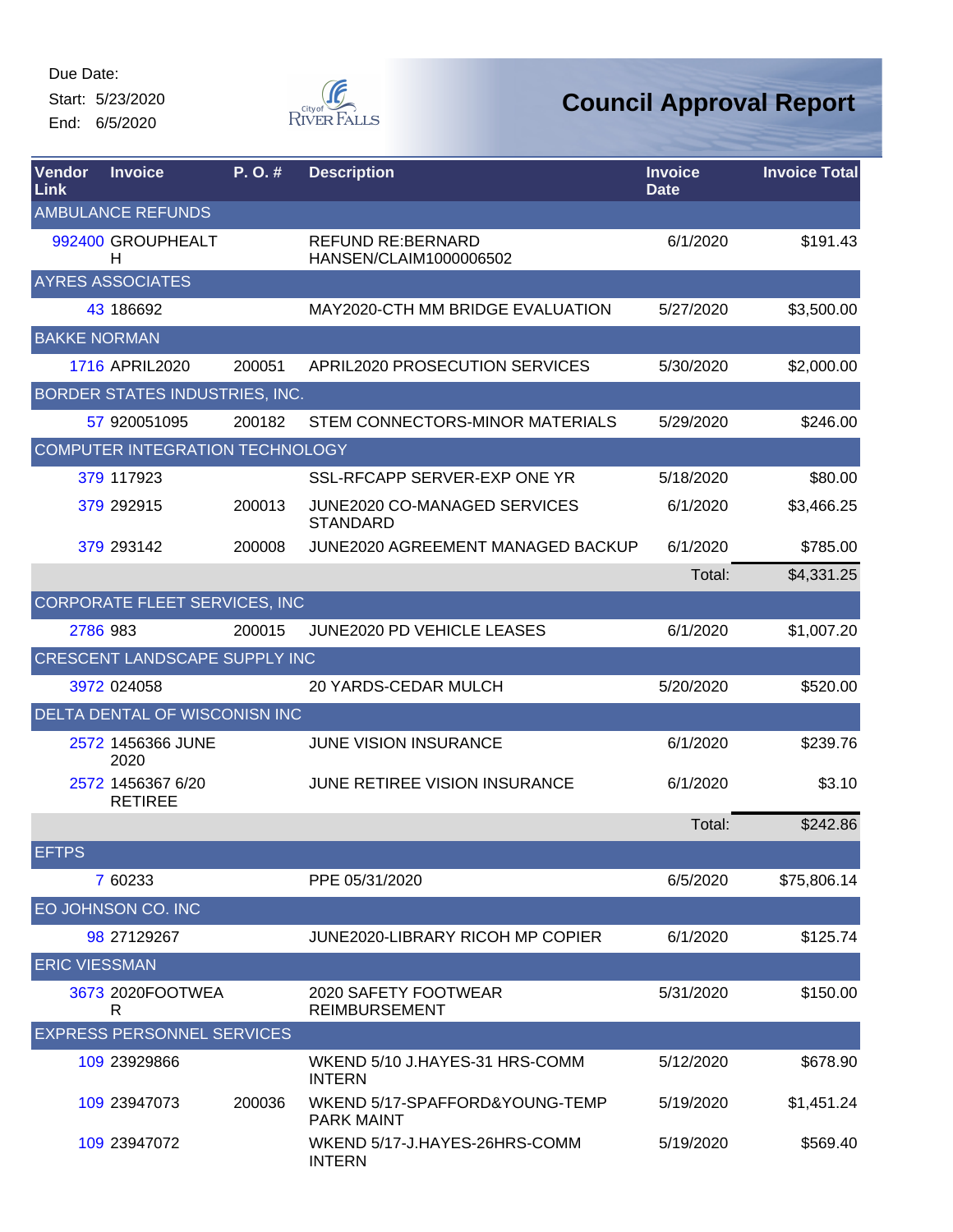Start: 5/23/2020 End: 6/5/2020



| Vendor<br>Link | <b>Invoice</b>                       | P.O.#  | <b>Description</b>                                       | <b>Invoice</b><br><b>Date</b> | <b>Invoice Total</b> |
|----------------|--------------------------------------|--------|----------------------------------------------------------|-------------------------------|----------------------|
|                | 109 23968828                         |        | WKEND 5/24-J.HAYES-26HRS-COMM<br><b>INTERN</b>           | 5/26/2020                     | \$569.40             |
|                | 109 23968829                         | 200036 | WKEND 5/24-SPAFFORD/YOUNG-80HRS-<br><b>PARK MAINT</b>    | 5/26/2020                     | \$1,590.40           |
|                |                                      |        |                                                          | Total:                        | \$4,859.34           |
|                | FIRST NATIONAL BANK - RF SECTION 125 |        |                                                          |                               |                      |
|                | 6 60232                              |        | PPE 05/31/2020                                           | 6/5/2020                      | \$4,407.08           |
|                | <b>FORUM COMMUNICATION CO</b>        |        |                                                          |                               |                      |
|                | 234 CL01761421                       |        | MAY2020-COUNCIL PROCEEDINGS 3/24/20                      | 5/7/2020                      | \$245.31             |
|                | 234 CL01761436                       |        | MAY2020-VIRTUAL WORKSHOP-5/12/20                         | 5/7/2020                      | \$22.02              |
|                | 234 CL01761286                       |        | MAY2020-SANITARY SEWER/WATERMAIN<br><b>RELOCATE BIDS</b> | 5/7/2020                      | \$135.12             |
|                | 234 CL01761402                       |        | MAY2020-BOND ISSUE RESOLUTIONS                           | 5/7/2020                      | \$37.74              |
|                | 234 CL01761679                       |        | MAY2020-LIQUOR LICENSE NOTICE                            | 5/14/2020                     | \$370.00             |
|                | 234 CL01761414                       |        | MAY2020-PSC ELECTRIC RATE INCREASE<br><b>NOTICE</b>      | 5/14/2020                     | \$61.93              |
|                | 234 CL01761883                       |        | MAY2020-COUNCIL AGENDA 5/26/20                           | 5/21/2020                     | \$56.61              |
|                | 234 CL01761333                       |        | MAY2020-BOARD OF REVIEW 5/26/20                          | 5/21/2020                     | \$9.44               |
|                | 234 2197203                          |        | MAY2020-BOARD OF ABSENTEE<br><b>CANVASSERS</b>           | 5/31/2020                     | \$12.58              |
|                | 234 CL01761875                       |        | MAY2020-PLAN COMMISSION MTG NOTICE                       | 5/31/2020                     | \$28.31              |
|                | 234 CL01762006                       |        | MAY2020-PLAN COMMISSION MTG<br>CANCELLATION              | 5/31/2020                     | \$6.29               |
|                | 234 CL01761880                       |        | MAY2020-COMMON COUNCIL PUBLIC<br><b>HEARING NOTICE</b>   | 5/31/2020                     | \$56.30              |
|                | 234 CL01761838                       |        | MAY2020-SANITARY GROUT & LINING<br><b>PROJECT</b>        | 5/31/2020                     | \$209.76             |
|                |                                      |        |                                                          | Total:                        | \$1,251.41           |
|                | <b>GUARDIAN SUPPLY LLC</b>           |        |                                                          |                               |                      |
|                | 4255 6264                            |        | APRIL2020 - ANDERSON-BOOTS/UNIFORM<br><b>ITEMS</b>       | 5/1/2020                      | \$239.98             |
|                | 4255 6261                            |        | APRIL2020-HOKKANEN-<br>HOLSTER/FLASHLIGHT                | 5/1/2020                      | \$273.97             |
|                | 4255 6262                            |        | APRIL2020-MCGINTY-<br>HOLSTER/BOOTS/MISC UNIFORM         | 5/1/2020                      | \$369.96             |
|                | 4255 6263                            |        | APRIL2020-OVERLAND-POCKET<br><b>KEY/MAGAZINE POUCH</b>   | 5/1/2020                      | \$328.97             |
|                | 4255 6512                            |        | JUNE2020-MCGINTY-BLACKINTON BADGE                        | 6/2/2020                      | \$74.99              |
|                |                                      |        |                                                          | Total:                        | \$1,287.87           |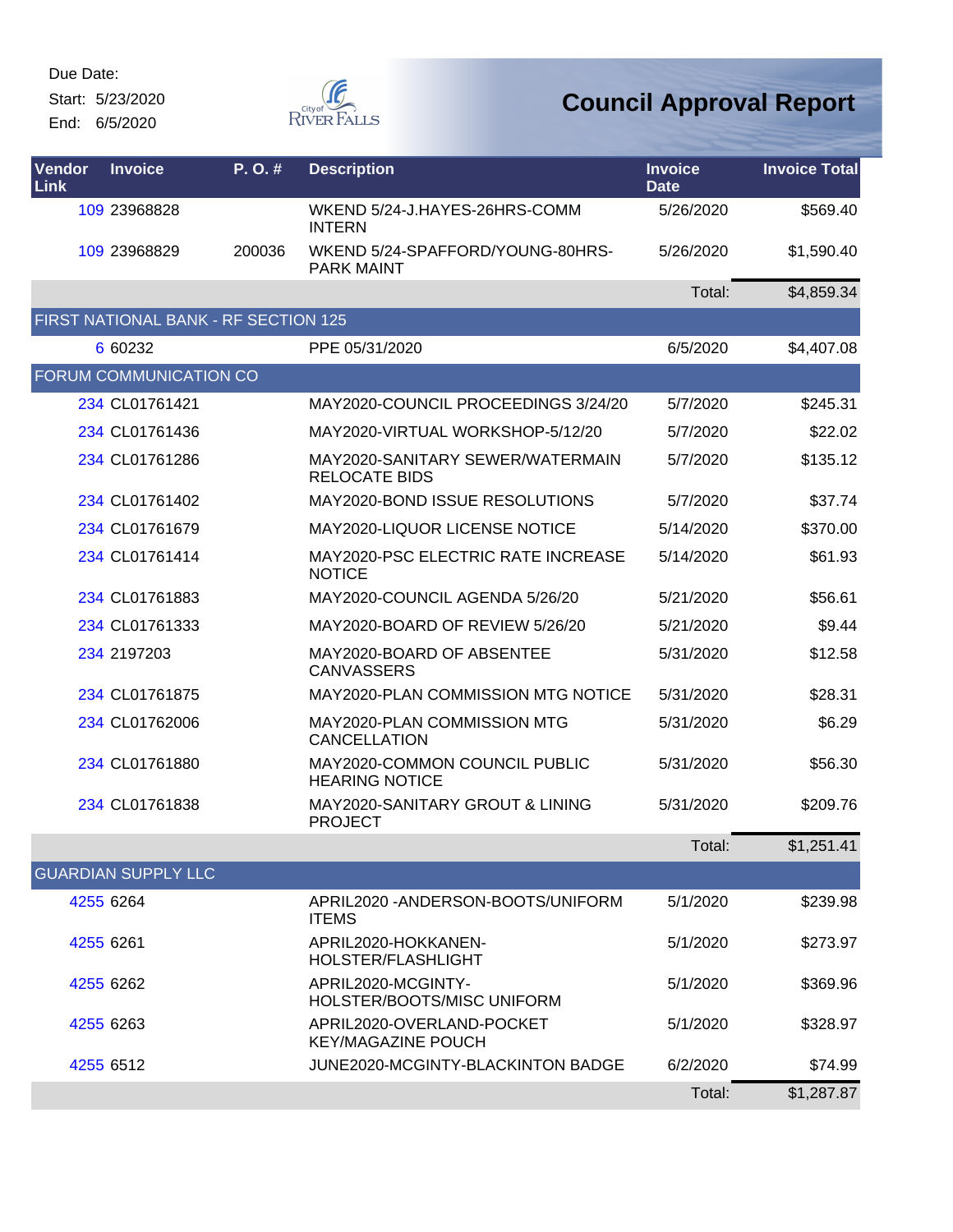Start: 5/23/2020 End: 6/5/2020



| Vendor<br>Link      | <b>Invoice</b>                     | P.O.#  | <b>Description</b>                               | <b>Invoice</b><br><b>Date</b> | <b>Invoice Total</b> |
|---------------------|------------------------------------|--------|--------------------------------------------------|-------------------------------|----------------------|
|                     | HARMON CONCRETE & CONSTRUCTION INC |        |                                                  |                               |                      |
|                     | 3401 2774                          | 200168 | MISC CONCRETE WORK-GLEN PARK/CITY<br><b>HALL</b> | 5/17/2020                     | \$9,906.00           |
|                     | <b>HEALTH PARTNERS</b>             |        |                                                  |                               |                      |
|                     | 356 97202898 JUNE<br>2020          |        | JUNE 2020 HEALTH/DENTAL INSURANCE                | 6/1/2020                      | \$178,543.72         |
|                     | <b>HUEBSCH LAUNDRY COMPANY</b>     |        |                                                  |                               |                      |
|                     | 146 4505938                        | 200067 | 5/6 PW BLDG RUG SERVICE                          | 5/6/2020                      | \$47.91              |
|                     | 146 4505946                        | 200067 | 5/6 CITY HALL RUG SERVICE                        | 5/6/2020                      | \$56.92              |
|                     | 146 4508789                        | 200042 | 5/13 ELECTRIC DEPT UNIFORMS                      | 5/13/2020                     | \$290.34             |
|                     | 146 4508790                        | 200038 | 5/13 WATER DEPT UNIFORMS                         | 5/13/2020                     | \$40.54              |
|                     | 146 4508791                        | 200043 | 5/13 PW UNIFORMS                                 | 5/13/2020                     | \$116.58             |
|                     | 146 4508792                        | 200039 | 5/13 WASTEWATER UNIFORMS                         | 5/13/2020                     | \$46.31              |
|                     | 146 4509395                        | 200067 | 5/13 LIBRARY RUG SERVICE                         | 5/13/2020                     | \$70.12              |
|                     | 146 4512311                        | 200042 | 5/20/20 ELECTRIC UNIFORMS                        | 5/20/2020                     | \$290.34             |
|                     | 146 4512314                        | 200039 | 5/20 WASTEWATER UNIFORMS                         | 5/20/2020                     | \$46.31              |
|                     | 146 4512312                        | 200038 | 5/20 WATER DEPT UNIFORMS                         | 5/20/2020                     | \$40.54              |
|                     | 146 4512313                        | 200043 | 5/20 PUBLIC WORKS DEPT UNIFORMS                  | 5/20/2020                     | \$116.58             |
|                     | 146 4512911                        | 200067 | 5/20 POLICE DEPT MAT SERVICE                     | 5/20/2020                     | \$61.29              |
|                     | 146 4512926                        | 200067 | 5/20 WASTEWATER PLANT RUG SERVICE                | 5/20/2020                     | \$49.01              |
|                     | 146 4512919                        | 200067 | 5/20 PW BLDG RUG SERVICE                         | 5/20/2020                     | \$42.81              |
|                     | 146 4512924                        | 200067 | 5/20 CITY HALL MAT SERVICE                       | 5/20/2020                     | \$56.92              |
|                     | 146 4516036                        | 200042 | 5/27 ELECTRIC DEPT UNIFORMS                      | 5/27/2020                     | \$290.34             |
|                     | 146 4516039                        | 200039 | 5/27 WASTEWATER UNIFORMS                         | 5/27/2020                     | \$46.31              |
|                     | 146 4516037                        | 200038 | 5/27 WATER DEPT UNIFORMS                         | 5/27/2020                     | \$40.54              |
|                     | 146 4514890                        |        | SAFETY COORD-200 FABRIC FACE<br>MASKS/COVID      | 5/27/2020                     | \$700.00             |
|                     |                                    |        |                                                  | Total:                        | \$2,449.71           |
|                     | <b>HUPPERT TRANSPORT LLC</b>       |        |                                                  |                               |                      |
|                     | 4287 1402                          | 200032 | DEC2019 SNOW HAULING-TWO TRUCKS                  | 5/26/2020                     | \$1,380.00           |
|                     | <b>INDUSTRIAL SAFETY INC</b>       |        |                                                  |                               |                      |
|                     | 817 53427                          | 200154 | <b>Extrication Tools for New Fire Truck</b>      | 5/12/2020                     | \$21,724.18          |
| <b>INFOSEND INC</b> |                                    |        |                                                  |                               |                      |
|                     | 150 171291                         | 200053 | APRIL2020 RFMU MONTHLY STMT SVCS                 | 5/1/2020                      | \$3,113.35           |
|                     |                                    |        | INTERNATIONAL CITY MGMT ASSOC RETIREMENT CORP    |                               |                      |
|                     | 1 60228                            |        | PPE 05/31/2020                                   | 6/5/2020                      | \$18,957.10          |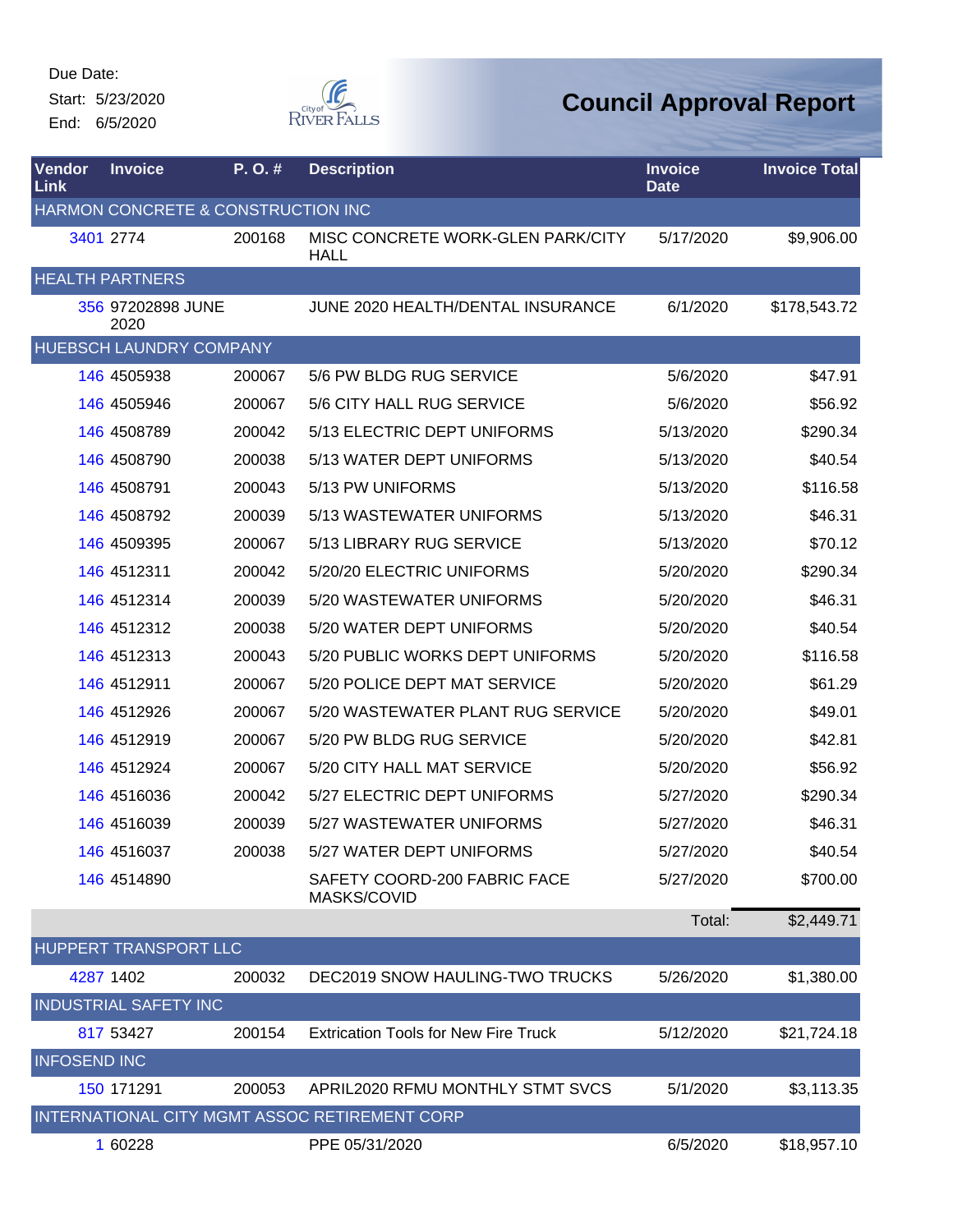Start: 5/23/2020 End: 6/5/2020



| Vendor<br>Link     | <b>Invoice</b>                          | P. O. # | <b>Description</b>                                 | <b>Invoice</b><br><b>Date</b> | <b>Invoice Total</b> |
|--------------------|-----------------------------------------|---------|----------------------------------------------------|-------------------------------|----------------------|
|                    | 1 60229                                 |         | PPE 05/31/2020                                     | 6/5/2020                      | \$775.85             |
|                    |                                         |         |                                                    | Total:                        | \$19,732.95          |
| <b>KATY FREY</b>   |                                         |         |                                                    |                               |                      |
|                    | <b>3723 MARCH-</b><br>MAY2020           |         | MARCH-MAY2020 TUITION<br>REIMBURSEMENT/EMS         | 5/27/2020                     | \$879.75             |
|                    | <b>LAKES COFFEE LLC</b>                 |         |                                                    |                               |                      |
|                    | 4064 12218                              |         | MAY2020-POLICE DEPT COFFEE ORDER                   | 5/5/2020                      | \$75.10              |
|                    | LINCOLN NATIONAL LIFE INSURANCE COMPANY |         |                                                    |                               |                      |
|                    | 3066 4090539345<br><b>JUNE</b>          |         | JUNE 2020 LIFE AD&D LTD                            | 6/1/2020                      | \$5,089.29           |
|                    | 3066 4090539345                         |         | JUNE 2020 VOL AD&D                                 | 6/1/2020                      | \$284.08             |
|                    |                                         |         |                                                    | Total:                        | \$5,373.37           |
|                    |                                         |         | MIDAMERICA ADMINISTRATIVE & RETIREMENT SOLUTIONS   |                               |                      |
|                    | 500 MAR000001401<br>3                   |         | <b>QUARTER 1 2020 ADMINISTRATION FEES</b>          | 5/28/2020                     | \$1,075.50           |
| MOODY, DEBRA       |                                         |         |                                                    |                               |                      |
|                    | 1566 REFUND                             |         | REFUND-SHELTER CANCELLATION DUE TO<br><b>COVID</b> | 5/30/2020                     | \$75.00              |
|                    | MY RECEPTIONIST LLC                     |         |                                                    |                               |                      |
|                    | 4185 S02203-052720                      |         | JUNE2020-RFMU AFTER HOURS SERVICE                  | 6/1/2020                      | \$115.00             |
|                    | ONE TIME PAY VENDOR                     |         |                                                    |                               |                      |
|                    | 9999 RONALDJENNI<br><b>FERNELSON</b>    |         | GO SOLAR IN 2020 INCENTIVE-PRIOR TO<br>COVID19     | 5/26/2020                     | \$2,000.00           |
|                    | <b>OSOWSKI, PETER</b>                   |         |                                                    |                               |                      |
|                    | 4362 103450                             | 200176  | <b>SCBA Required Hydro Testing</b>                 | 5/11/2020                     | \$2,470.00           |
| <b>PATRICK OJA</b> |                                         |         |                                                    |                               |                      |
|                    | 3485 2020FOOTWEA<br>R                   |         | 2020 SAFETY FOOTWEAR<br><b>REIMBURSEMENT</b>       | 5/31/2020                     | \$150.00             |
|                    | PAYPAL UPDATE/CHANGE VENDOR#/FID        |         |                                                    |                               |                      |
|                    | 639 96844398                            |         | MAY2020 PAYPAL SERVICE FEES                        | 5/31/2020                     | \$30.00              |
|                    | PELION BENEFITS                         |         |                                                    |                               |                      |
|                    | 5 60231                                 |         | PPE 05/31/2020                                     | 6/5/2020                      | \$947.33             |
|                    | PIERCE COUNTY FIRE OFFICERS ASSOCIATION |         |                                                    |                               |                      |
|                    | 846 2020                                |         | 2020 ANNUAL MEMBERSHIP DUES/FIRE<br><b>DEPT</b>    | 5/28/2020                     | \$25.00              |
|                    | RIVER FALLS SENIOR CITIZENS             |         |                                                    |                               |                      |
|                    | 438 JUNE2020                            |         | JUNE2020 SENIOR CENTER                             | 6/1/2020                      | \$500.00             |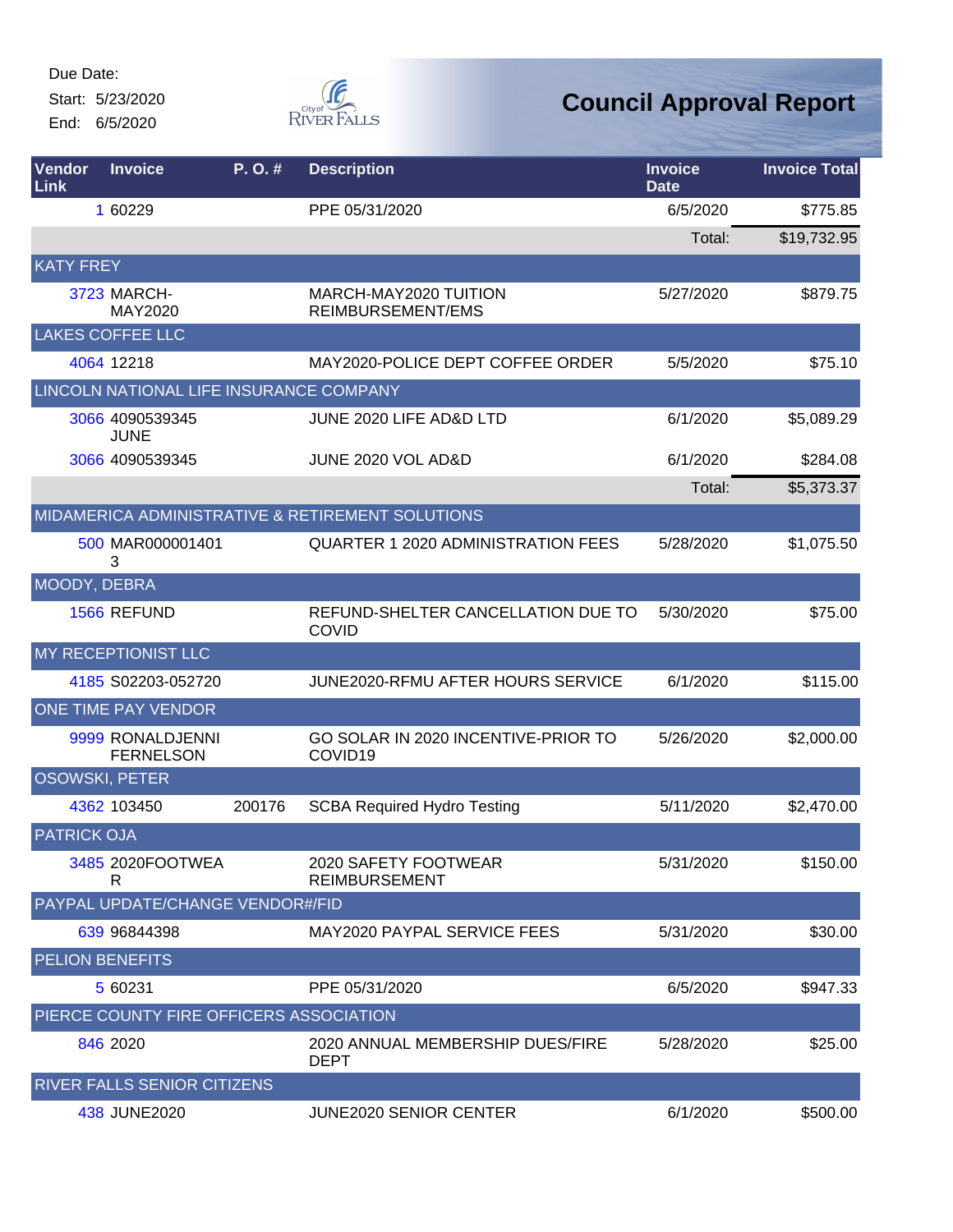Start: 5/23/2020 End: 6/5/2020



| Vendor<br>Link                 | <b>Invoice</b>                           | P.O.#  | <b>Description</b>                                         | <b>Invoice</b><br><b>Date</b> | <b>Invoice Total</b> |  |
|--------------------------------|------------------------------------------|--------|------------------------------------------------------------|-------------------------------|----------------------|--|
|                                | RURAL ELECTRIC SUPPLY COOPERATIVE        |        |                                                            |                               |                      |  |
|                                | 221 787125-00                            | 200171 | 3PH PRIM PED/BLACK VINYL TAPE                              | 5/26/2020                     | \$4,178.62           |  |
|                                | SEILER INSTRUMENT & MFG CO INC           |        |                                                            |                               |                      |  |
|                                | 245 INV-399929                           | 200187 | 2020 SOFTWARE/MAPPING/HARDWARE<br><b>EXTENSION</b>         | 5/15/2020                     | \$1,410.00           |  |
|                                | <b>SHERWIN WILLIAMS</b>                  |        |                                                            |                               |                      |  |
|                                | 877 9412-7                               |        | INTERIOR PAINT-GLEN PARK MAINT BLDG                        | 5/21/2020                     | \$335.56             |  |
|                                | SHRED-IT US HOLDCO, INC                  |        |                                                            |                               |                      |  |
|                                | 2439 8129799075                          | 200119 | MAY2020 MONTHLY SHREDDING SERVICE                          | 5/22/2020                     | \$514.99             |  |
|                                | ST CROIX COUNTY HIGHWAY DEPARTMENT       |        |                                                            |                               |                      |  |
|                                | 956 336                                  |        | MAY2020 - SIGNAGE WORK                                     | 5/12/2020                     | \$370.88             |  |
|                                | ST CROIX VALLEY NATURAL GAS CO           |        |                                                            |                               |                      |  |
|                                | 255 APRIL2020                            |        | APRIL2020 NATURAL GAS BILL                                 | 4/30/2020                     | \$5,155.10           |  |
|                                | STATE OF WI, DEPT OF CHILDREN & FAMILIES |        |                                                            |                               |                      |  |
|                                | 328 60234                                |        | PPE 05/31/2020 REMIT ID# 7747159                           | 6/5/2020                      | \$498.44             |  |
|                                |                                          |        | STATEWIDE ENERGY EFFICIENCY & RENEWABLES ADMIN INC         |                               |                      |  |
|                                | 243 APRIL2020                            |        | APRIL2020 CTC ENERGY FUNDS TO FOCUS                        | 5/1/2020                      | \$3,828.19           |  |
|                                | <b>STRATEGIC INSIGHTS INC</b>            |        |                                                            |                               |                      |  |
|                                | 1060 20PLAN-IT-113                       |        | 2020 LICENSE EXTENSION-CAPITAL<br><b>PLANNING SOFTWARE</b> | 6/1/2020                      | \$1,125.00           |  |
|                                | STUART C IRBY TOOL AND SAFETY            |        |                                                            |                               |                      |  |
|                                | 156 S011916989.00 200167<br>1            |        | SIX POLE FOAM SETS                                         | 5/26/2020                     | \$284.38             |  |
|                                | TD & I CABLE MAINTENANCE INC             |        |                                                            |                               |                      |  |
|                                | 2008 9011                                | 200185 | <b>UWRF BORING WORK</b>                                    | 5/20/2020                     | \$16,133.00          |  |
|                                | ULTIMATE COATING LLC                     |        |                                                            |                               |                      |  |
|                                | 4099 694341                              |        | <b>BLAST &amp; POWDER COAT BIKE RACK</b>                   | 5/7/2020                      | \$374.00             |  |
| UNIVERSITY OF WISCONSIN SYSTEM |                                          |        |                                                            |                               |                      |  |
|                                | 330 635470                               |        | MAY2020 FLUORIDE                                           | 5/31/2020                     | \$52.00              |  |
| <b>VISU-SEWER INC</b>          |                                          |        |                                                            |                               |                      |  |
|                                | 485 31520                                | 200181 | <b>Televising North Interceptor</b>                        | 5/20/2020                     | \$4,271.25           |  |
| WI DEPARTMENT OF REVENUE       |                                          |        |                                                            |                               |                      |  |
|                                | 3 60230                                  |        | PPE 05/31/2020                                             | 6/5/2020                      | \$15,692.74          |  |
|                                | <b>WI DEPT OF JUSTICE</b>                |        |                                                            |                               |                      |  |
|                                | 312 455TIME-<br>0000008610               |        | APRIL-JUNE2020 TIME ACCESS/OFFICER<br><b>SUPPORT</b>       | 5/31/2020                     | \$450.00             |  |